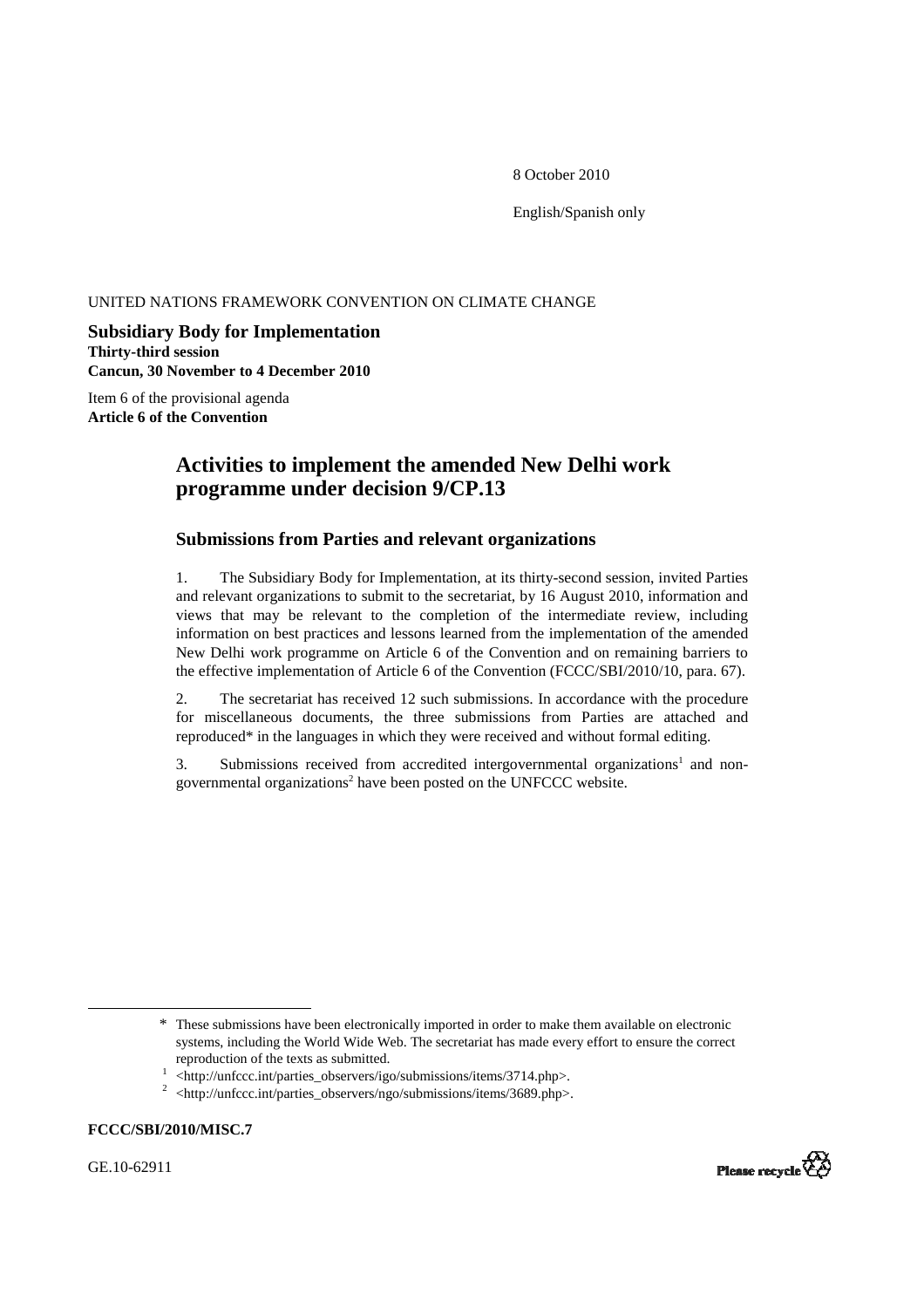# Contents

|    |                                                                                               | Page |
|----|-----------------------------------------------------------------------------------------------|------|
|    | Belgium and the European Commission on behalf of the<br>European Union and its member States* |      |
|    | Colombia                                                                                      |      |
| 3. | Dominican Republic                                                                            | 9    |

 $\overline{a}$ 

<sup>\*</sup> This submission is supported by Albania, Bosnia and Herzegovina, Croatia, Montenegro, Serbia and Turkey.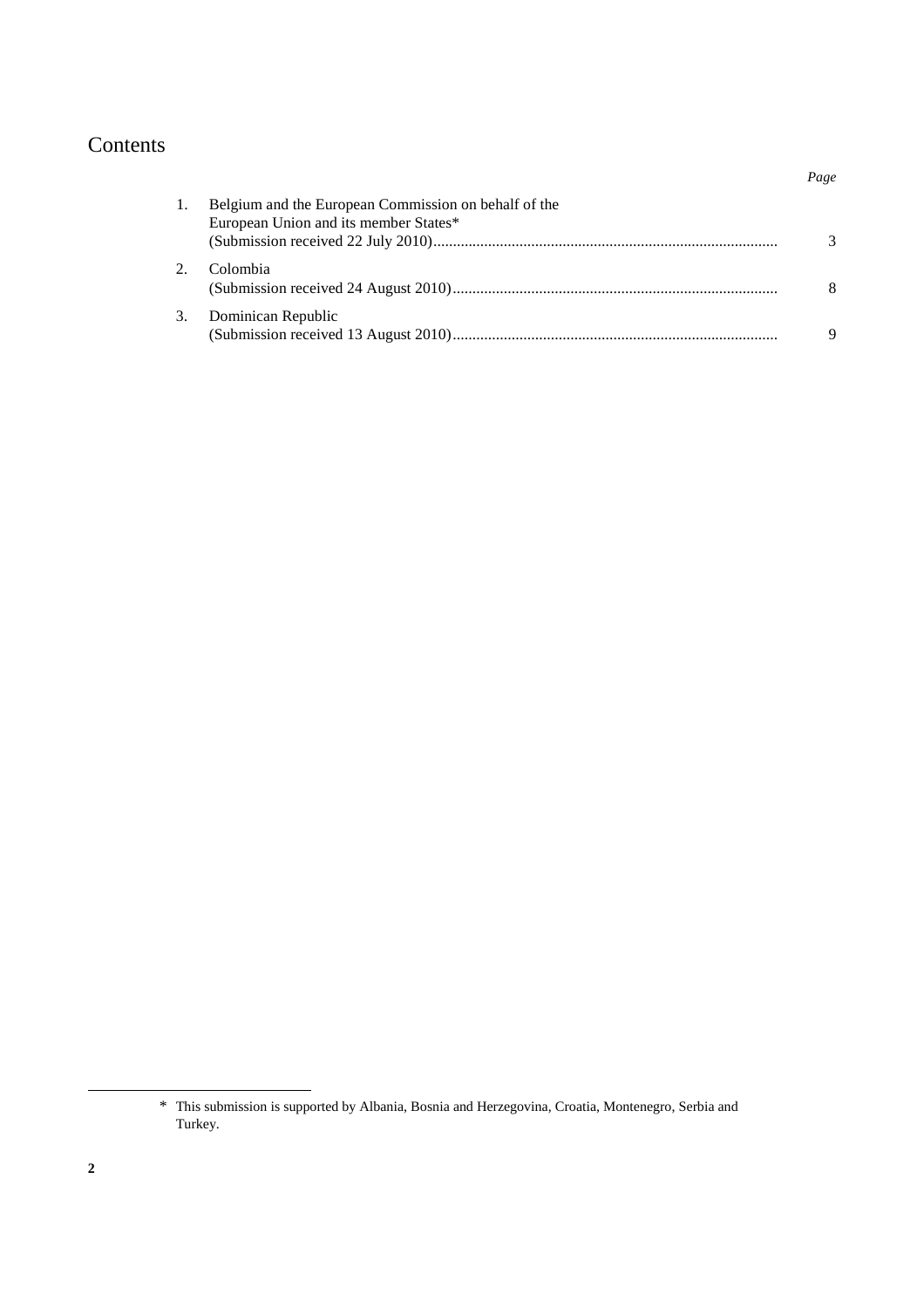# Paper no. 1: Belgium and the European Commission on behalf of the European Union and its member States

# **SUBMISSION BY BELGIUM AND THE EUROPEAN COMMISSION ON BEHALF OF THE EUROPEAN UNION AND ITS MEMBER STATES**

#### **This submission is supported by Albania, Bosnia and Herzegovina, Croatia, Montenegro, Serbia and Turkey**

Brussels, 20 July 2010

#### **Subject: Intermediate review of the amended New Delhi work programme (Art. 6 of the Convention)**

#### **Introduction**

The SBI invited Parties and relevant intergovernmental and non-governmental organizations, as well as relevant stakeholders, to submit to the secretariat, by 16 August 2010, information and views that may be relevant to the completion of the intermediate review, including information on best practices and lessons learned from the implementation of the amended New Delhi work programme and on remaining barriers to the effective implementation of Article 6 of the Convention.

Belgium and the European Commission, on behalf of the EU and its Member States, welcome this opportunity to share its views on this subject.

# **1. Good practices in the implementation of the amended New Delhi work programme by the EU and its Member States**

The European Union and its Member States have already reported extensively on activities undertaken under Article 6 of the Convention in their Fifth National Communications. These activities fall under both the New Delhi Work Programme and the amended New Delhi Work Programme (am NDWP). The following paragraphs give some examples of recent activities undertaken in the framework of the 'am NDWP'.

# **Information**

The EU and its Member States are providing a range of new information related to climate change issues. New formats and channels are being used.

- Since sound information is a key prerequisite for climate-friendly action by consumers, Germany is providing a new range of information on all aspects of climate-friendly mobility through consumer advice centres and on electricity-saving appliances through the consumer testing organisation Stiftung Warentest;
- Belgium is using new channels to deliver information, inter alia by including information about  $CO<sub>2</sub>$  savings from green energy in TV weather forecasts;
- Over recent years the EU has expanded the range of household appliances that must carry labels showing their energy efficiency rating. A survey conducted in 2007 found that 79% of the French public who knew of the labels considered that they had a major influence on their choices;
- Some interesting experiences on the use of carbon footprint labels are being developed by the private sector, particularly on food products, in Member States including the United Kingdom and France;
- During 2009, Sweden distributed a newsletter compiling relevant news related to the climate negotiations. The newsletter was spread to over 100 countries and 6000 subscribers.

# **Education**

Progress has been made in some Member States in promoting and enhancing the inclusion of climate change in school curricula at different levels and across disciplines.

In French schools the inclusion of the climate change issues in the educational curricula has been made using a scientific and interdisciplinary approach. Project Calls have also contributed to the appropriation of the topic by the educative community;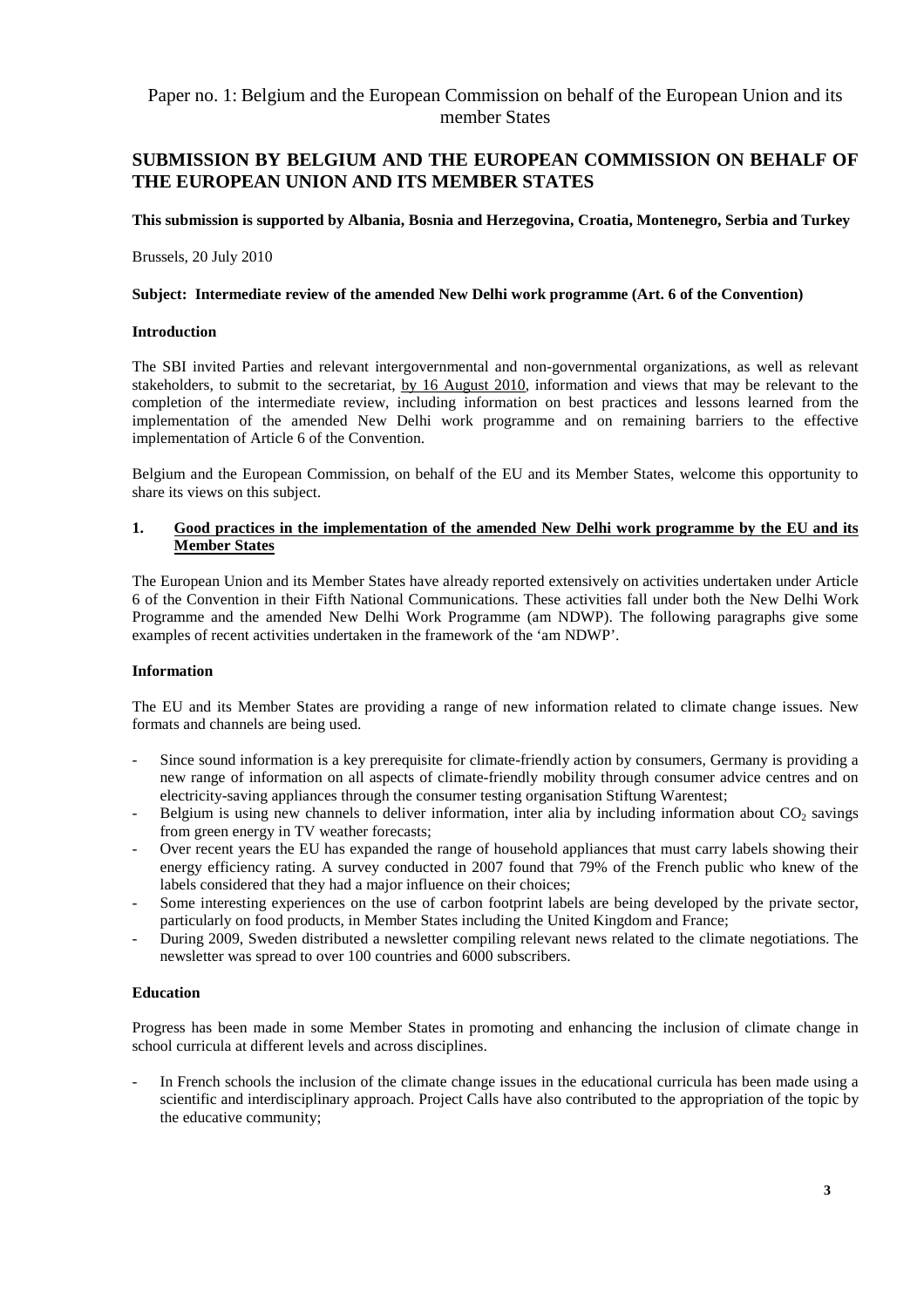- In Germany, a special programme covering a wide range of activities exists for schools and other educational establishments. Measures naturally include energy saving in the building itself through enhanced energy efficiency and greater use of renewables. Funding is available which can be used, e.g. to finance a new heating system or implement a model climate protection project;
- In Belgium, the government and WWF developed an educational package about the causes of climate change, its impact on biodiversity and solutions. The package contains background information for teachers and readyto-use worksheets for pupils (aged 10-14 yrs).

#### **Training**

In recent years training opportunities on climate change-related issues have increased a little in the EU. Some member states have focused efforts on specific areas of expertise like energy saving, production of renewable energy or climate policies.

#### **Public awareness**

Many EU Member States have launched public awareness campaigns on climate change and energy saving. For example:

- In France, a major campaign has been launched to encourage the public to save energy and to raise awareness that greenhouse gas emissions cause climate change;
- Belgium has developed an "*energy guzzlers*" website, an internet-based CO<sub>2</sub> calculator which allows people to evaluate the energy performance of existing appliances/products at home (offering personalized advice on replacement or better use) and to make the right choice among the new appliances/products available on the Belgian market. A publicity campaign directed more than 800,000 visitors to the website over a period of 3 years;
- In Poland, a major campaign has been launched to raise the public awareness on energy saving. Most famous pop, TV and sport stars encouraged Poles to save energy and therefore cut the  $CO<sub>2</sub>$  emissions. A dedicated WEB 2.0 portal: www.klimatolubni.pl has been developed to support campaign;
- In the UK, the major *ACT ON CO<sub>2</sub>* campaign engaged a wide range of public audiences with the scientific reality of climate change, and how everyone can reduce their carbon footprint and make a difference.

#### **Public participation**

Some EU Member States have set up public participation fora to analyse climate change policies and measures.

- In France, the *Grenelle* Environment Forum brought together all the stakeholders involved with sustainable development on a daily basis: the government, territorial authorities, trade unions, professionals and environmental protection associations. Climate change is at the centre of the Forum's work;
- In the United Kingdom, a series of nine citizen fora was organised to seek individual's views on Government plans for a big shift in the way houses and communities are insulated, heated and powered, leading into a twoyear research programme, *the Low Carbon Community Challenge*;
- Sweden launched an awareness raising campaign in 2002 and has since then monitored the attitudes towards climate change in the public. In the 2009 survey, 99 percent declare that they have heard of or are aware of climate change. Furthermore 81 percent claim to be willing to pay more for goods or services from companies working to limit Climate Change;
- The Swedish Environmental Protection Agency hosts annual and thematic climate conferences with broad participation from the Swedish society, including policy makers, businesses, the research community and NGOs.

#### **International cooperation**

The EU has played an active role in supporting the regional workshops on Art 6. In particular:

- The government of Sweden funded and hosted the *European regional workshop on Art 6 of the Convention*. It was held in Stockholm from 18 to 20 May 2009. Participants shared experiences and good practices in developing and implementing national education and outreach programmes and activities, and discussed options and strategies for strengthening and expanding these activities;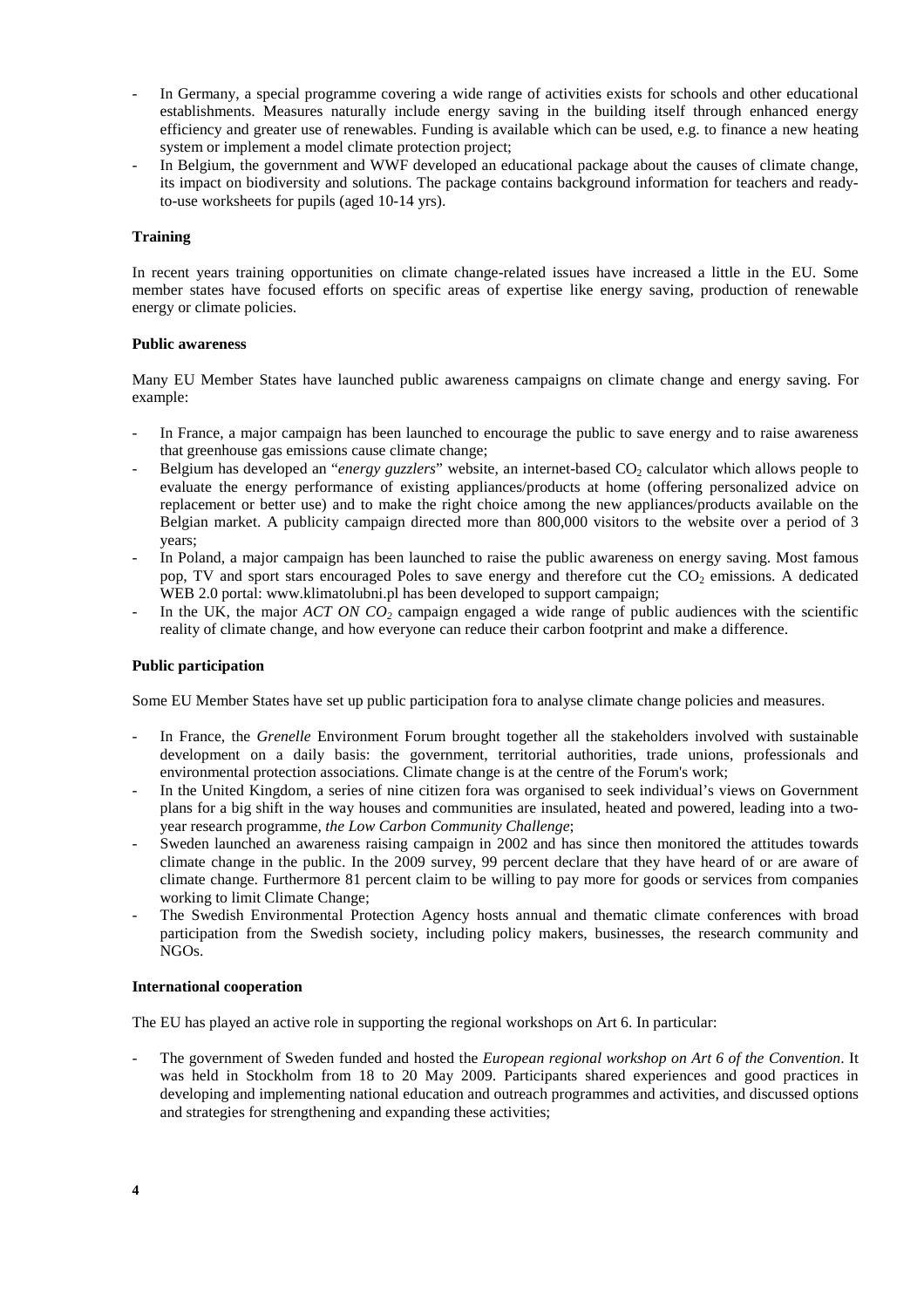The government of Spain funded the *regional workshop on the implementation of Article 6 of the Convention in Latin America and the Caribbean*, held in Bavaro, Dominican Republic, from 27 to 30 April 2010. The participants included 21 representatives from Latin America and the Caribbean. They shared experiences, lessons learned and good practices in developing and implementing education, training and outreach activities, and discussed opportunities for strengthening and expanding those activities. They also assessed the implementation of the amended New Delhi work programme and made recommendations on how to further enhance it.

Others examples of international cooperation actions include:

- Belgium: to enhance the active participation of the African French speaking delegations in the UNFCC negotiating process, the government of the Walloon Region of Belgium has significantly supported the translation of the daily *Earth Negotiations Bulletin (ENB)* into French. The Region is also strengthening ties with the International Organization of the Francophonie (IOF) and IEPF (Institut de l'Energie et de l'Environnement de la Francophonie) which are coordinating support from French speaking countries;
- Denmark : 11 young people from all over the world have been able to start master courses in climate studies thanks to *COP15 Climate Scholarships*;
- Austria: The Climate Alliance is organising a partnership with indigenous rainforest peoples and raising awareness of these issues in Austria. Representatives of indigenous peoples have visited Austrian municipalities and vice versa;
- France, Finland: training of experts from developing countries in managing forests and on inventories;
- Greece: in 2008 Greece chaired the *Human Security Network*, which is focused on the human security implications of climate change in developing countries.

# **Partnerships and networking**

Poland has created "*The Partnership for Climate"*, a communication and education platform for the cooperation on the measures to mitigate climate change and to ensure the awareness of the risks. *The Partnership for Climate* associates various organizations (governmental, international, NGOs) institutions (scientific, business) and media.

The government of Spain has organised a professional network on "*Responses to Climate Change from the fields of Communication and Education*". This network serves as a meeting point for debate and discussion amongst professionals who design and develop communication, education and public participation programmes dealing with Climate Change and related issues. The members work in Central Government, Regional Governments, Local Councils, environmental foundations, environmental organisations and companies specialising in Communication and Environmental Education. In the annual meetings of the network:

- Particularly interesting initiatives about communication, education and public participation to fight climate change are presented and analysed;
- Group discussion takes place to study and evaluate the role of social tools in fighting against climate change;
- Workshops take place to study specific topics of interest;
- Work is done on specific projects and initiatives to promote better quality and effectiveness.

# **Social research**

The amended New Delhi work programme recommends Parties to conduct surveys in order to establish a baseline of public awareness which can serve as a basis for further work and support monitoring of the impact of activities. Several EU Member States have conducted social research to better understand the public's ideas on climate change issues, and in particular:

- Levels of awareness of climate change;
- Understanding of the causes of climate change;
- Ideas on impacts of climate change;
- Perception of seriousness of climate change;
- Information sources on climate change issues;
- Attitudes towards different policies and measures for fighting climate change;
- Level of responsibilities attributed to different actors;
- Citizens' involvement in fighting climate change;
- Confidence in the stakeholders and reputation of institutions.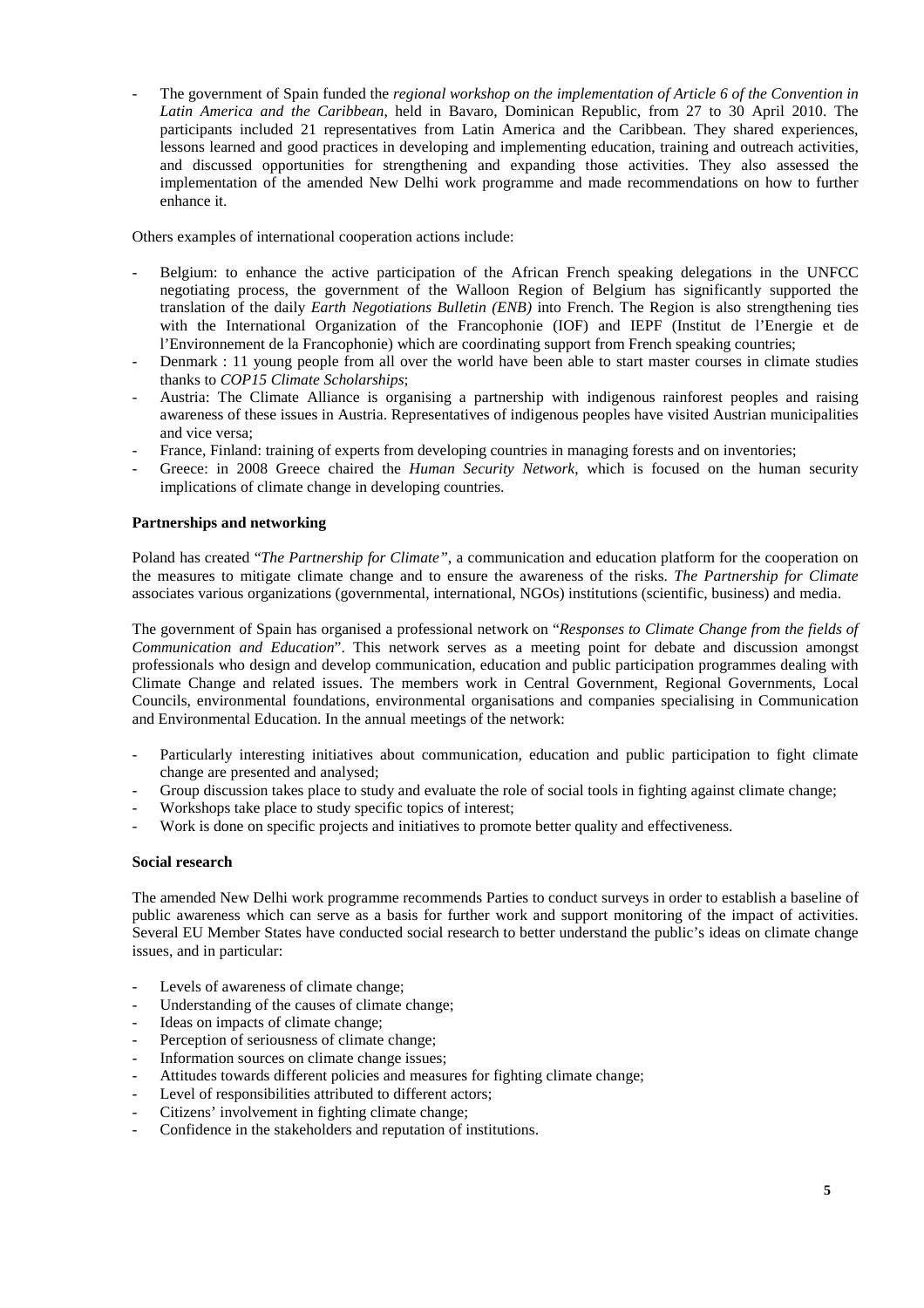In addition to those published in September 2008 and July 2009, the European Commission published a further '*Eurobarometer*' survey of European attitudes to climate change in December 2009 just before the Copenhagen conference. According to the survey of almost 27,000 people in the 27 EU Member States, Europeans remain concerned about climate change and believe that fighting it can boost economic growth in the EU.

### 2. Needs, gaps, barriers identified

In the context of the implementation of the amended NDWP, the EU and its Member States have identified certain barriers to making a better use of information, communication, education and participation tools for fighting climate change:

Information gaps on the footprint of products and services

The amended NDWP recommends Parties (17.l) to "Inform the public about causes of climate change and sources of greenhouse gas emissions, as well as actions that can be taken at all levels to address climate change". One way in which consumers can be empowered to take action is through information or labelling on the carbon footprint or environmental labelling in general of products and services. Although various methodologies exist, no single standard methodology exists for producing such information.

Duplication of efforts and low-impact stand-alone activities

A huge number of organisations are promoting public awareness initiatives. Although this is a positive trend, we have detected in some cases both duplication of efforts and stand-alone activities that have had low impact. Improving networking, coordination and partnerships at the national level could help to avoid these problems– as could making better use of social science evidence around communication and behaviour change techniques.

#### Inadequate information from National Communications

Information contained in National Communications on the implementation of Art 6 is not always adequate. According to the Sixth Compilation and Synthesis of initial national communications from Parties not included in Annex I to the Convention, Addendum on education, training and public awareness (FCCC/SBI/2005/18/Add.6) only half of the 122 reporting Parties included in the report dedicated a separated chapter or section to these topics. According to the document, "the information varies widely, with only half of the reporting parties providing details and examples of their programmes and activities" (page 3).

In some cases, information provided on this topic is not directly related to climate change issues, but includes environmental topics in general.

According to information included in national communications, implementation on Art 6 seems to be especially weak in the fields of public participation and international cooperation.

#### 3. Proposals for improvement or enhancement of the implementation of the work programme

We consider the recommendations to Parties contained in the amended New Delhi work programme are still adequate. However, drawing on the gaps and needs identified as well as other considerations, new recommendations could be delivered to Parties:

- Improve information on the carbon footprint of products and services, taking into account that adequate information on the GHG emissions associated with products and services is often a precondition for responsible consumption. The current initiatives made in energy and carbon labelling should be improved and extended. Work on carbon footprinting methodologies would benefit from enhanced research efforts and international cooperation.
- *Foster networking and coordination at the national level* promoting, as appropriate, resource sharing, joint projects and initiatives, and coordination of efforts to avoid overlaps among the different actors with an active role in climate change education and awareness rising.
- *Elaborate communication and education strategies*, to avoid duplication of efforts and stand-alone activities with little impact and effectiveness. It is recommended that strategies include at least information about objectives, target groups, expected outcomes, plans of activities, verification and effectiveness measures.
- *Increase public sensitivity* i.a. through communication of enhanced, routine climate monitoring results at national, regional and global levels.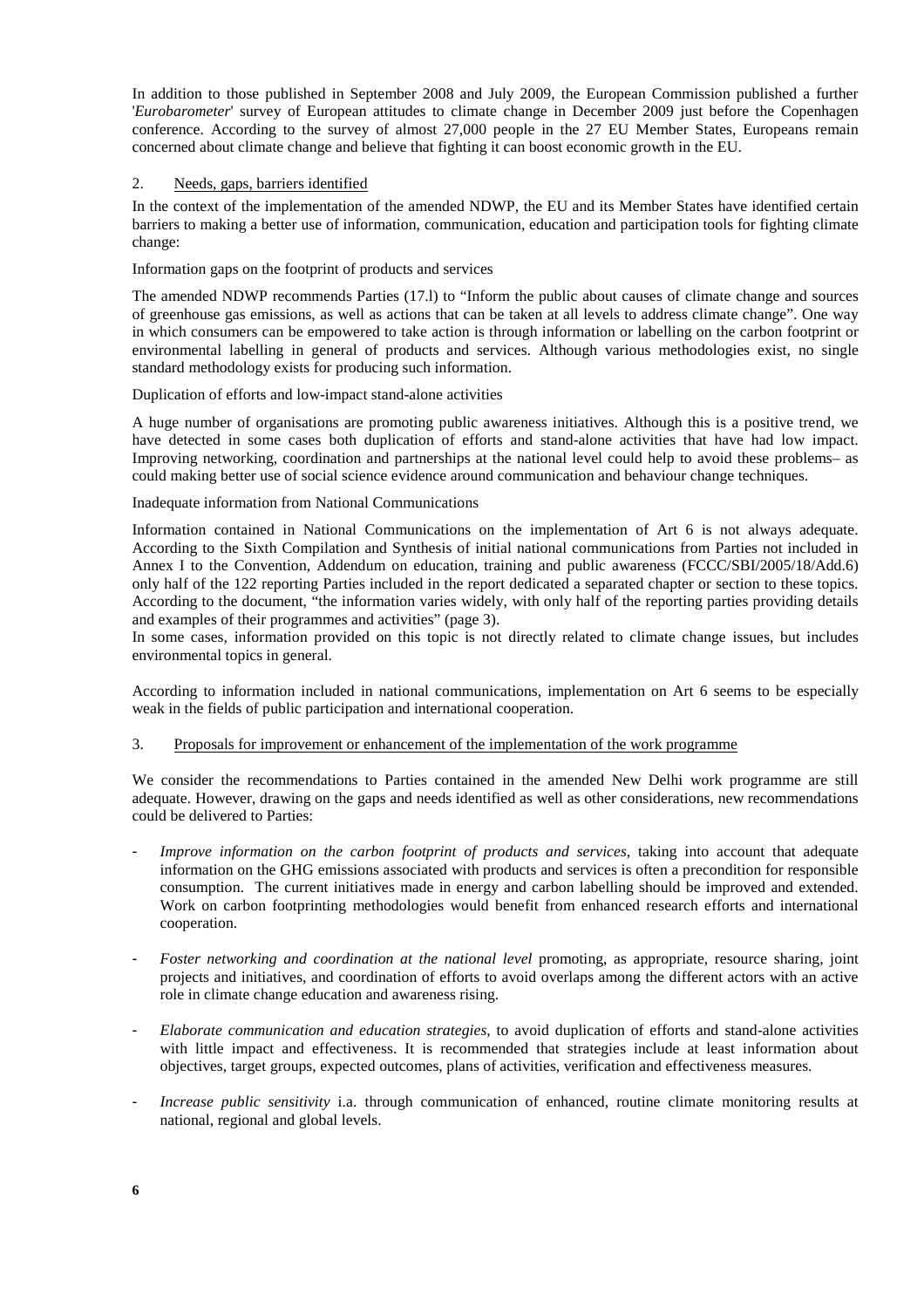- *Create training opportunities for groups with a key role in climate change education and communication*, such as journalists, teachers and community leaders;
- *Engage in active communication action on climate change issues* in case of crisis or at key moments (insufficient results in negotiations, public scepticism about climate change, negative impact of other crisis or policies);
- Foster the participation of youth and other stakeholder groups in meetings of the COP/CMP and subsidiary bodies;
- *Develop or improve the evaluation of national plans and activities* using evaluation methods tailored to national circumstances;
- *Improve reporting on Art 6* through national communications. We stress the usefulness of including information about the implementation of Art 6 - accomplishments, lessons learned, experiences gained, and remaining gaps and barriers observed - in National Communications. The consolidation of the National Communication Chapter 9 guidelines could help to improve the quality and comparability of reporting. Some components, for example, the identification of gaps and barriers, should be reinforced.

At the regional and international levels cooperation and support could also be improved by:

- *Fostering partnerships:* creating a pool system to bring together donors and supporters of art 6 projects in developing countries can help to foster partnerships;
- *Fostering access to specific benchmarking programmes* to be easily implemented by all countries;
- *Fostering networking among Art 6 Focal Points:* Art. 6 national focal points can be used to increase international cooperation. The Secretariat should play an active role fostering networking among these Focal Points. Among other measures, a mailing list for Art. 6 national focal points network should be created and shared;
- *Further developing CC:iNet* 
	- o Translate site into different languages;
	- o Set up a newsletter related to the site containing news, links to the new documents and calls for inputs;
	- o Offer some tools that each party might use with a few local adaptations (posters for school for instance);
	- o Offer new services (for instance a collection of free photos for outreach and education;
	- o Highlight information on National Focal Points for Art 6 and include contact information (mail or telephone);
	- o Make CC:iNet home page more attractive and focused on the CC:iNet items and their explanations;
	- o Highlight links to relevant UN sources: IPCC Assessment Report, Grid-Arendal outreach materials, etc;
	- o Create or improve wiki tools to facilitate cooperative work.
- *Regional workshops:* The scope of article 6 is very broad (access to information, education, training, public awareness, public participation and international cooperation on these topics). In order to go into these topics in any depth it could be interesting to subdivide or split the sessions as much as possible according to the (many) different themes (and even regional characteristics): e.g. consumer oriented campaigns, educational programmes for schools, capacity building activities for professionals, etc. and to allow more time or have more specific subjects of discussion. Considering national circumstances and national priorities, Parties should be encouraged to take into account the recommendations produced by the workshops.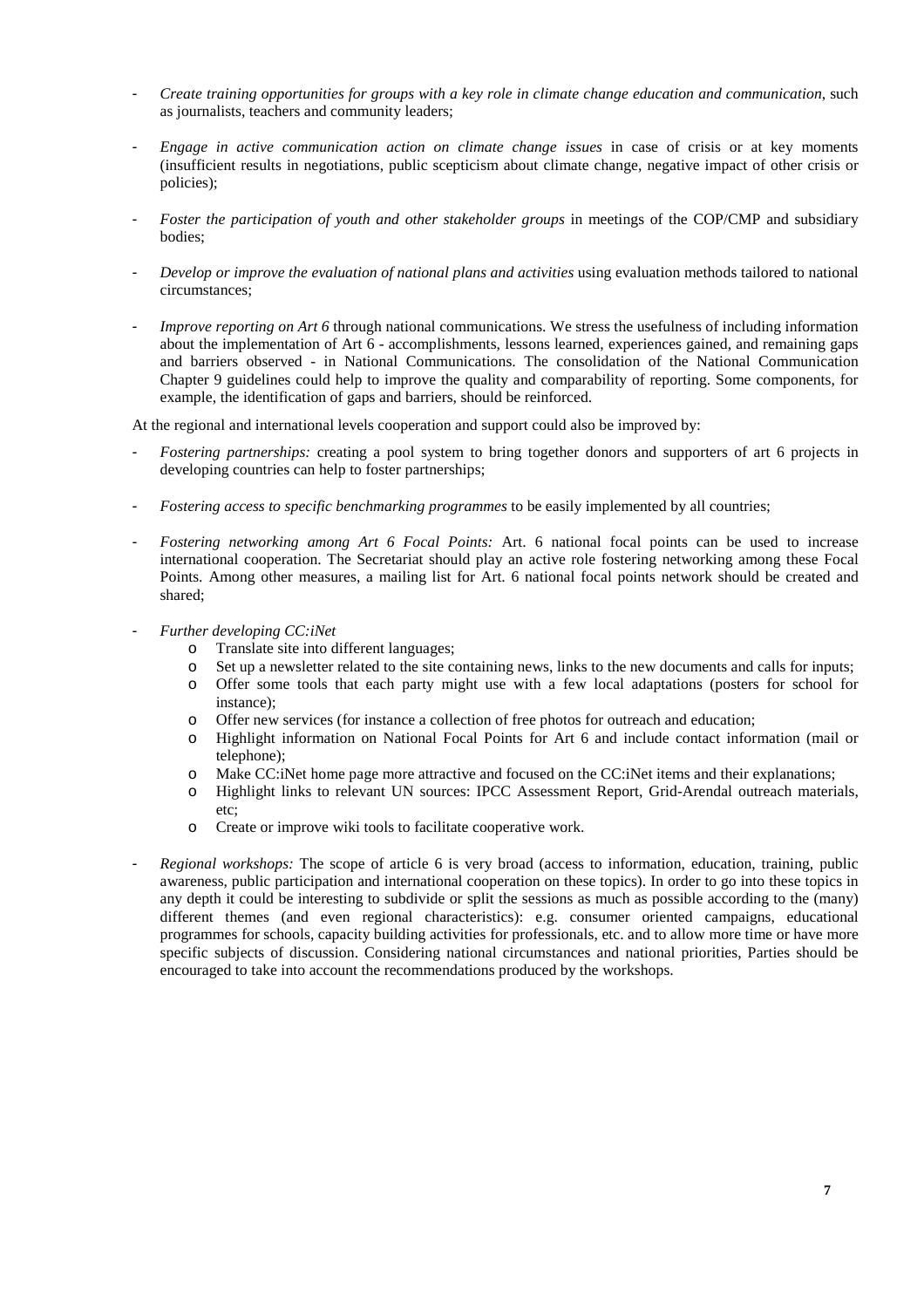# Paper no. 2: Colombia

**Information and views that may be relevant to the completion of the intermediate review of the amended New Delhi work programme, including information on best practices and lessons learned from its implementation and on remaining barriers to the effective implementation of Article 6 of the Convention** 

Colombia celebrates the opportunity to present its proposals in response to the request for views of Parties on the topics of information and views that may be relevant to the completion of the intermediate review of the amended New Delhi work programme, including information on best practices and lessons learned from its implementation and on remaining barriers to the effective implementation of Article 6 of the Convention.

Colombia would like to reaffirm and suggest that;

- 1. It is necessary to extend the New Delhi Working program for a period of 5 years in order to enhance andimprove the national and regional capacity that Colombia has developed during the last three years working on the implementation of the article 6 of the convention.
- 2. It is necessary to improve the technical financial assistance for the preparation and implementation of the national programs on Art 6 of the convention. Even more, there is a deep necessity to implement a capacity program for the national focal points in order to maximize the lessons learned in the UNFCCC process. The support of the strategies of education, training and public awareness build in a participatory process with multiplicity of actors should be prioritized.
- 3. It is prior to promote the south-south cooperation as well as north-south cooperation, specifically, in terms to create a feedback on the material that has been developed in different countries to support the Art 6 process, the socialization of methodologies and the consolidation of a cooperation network that function through the exchange of information.
- 4. There must be an augmentation of the number of regional workshops and the use of new software communication technologies that strengthens the exchange of learned lessons and tools implemented in the different countries.
- 5. As being the most important mass source of public of information on matters of climate change; the media radio, press, TV and internet portals - have played an important part in providing access to information. One of the Government's efforts in this area has been the webpage www.cambioclimatico.gov.co, which draws attention to general, legal, technical and scientific aspects of climate change. Therefore, it is very important to support the generation of communicative and informational tools to complement all the processes of education and the generation of conscience linked to the adaptation to the climate Change, especially in developing countries.
- 6. Colombia has made significant progress in the processes of environmental education, (both in formal and in nonformal areas), through the nine strategies of the national environmental education policy (MMA and Ministry of Education, 2002). These advances are the result of inter-institutional and inter-sector work on this matter, unfortunately, no detailed statistics are available at the present. There is no doubt that one of the major challenges in facing climate change is the improvement of interinstitutional coordination and information sharing inside the countries and outside them.
- 7. One of the main components of our country is the ethnical and cultural diversity which presents a challenge of the comprehension of the different visions of the territory. In order to include, preserve and respect this populations, implies the enhancement of the countries capability to formulate a wide range of various communication tools that contemplate the cultural differences as well as to include particularities, such as the ethnical education.
- 8. Colombia delivered the second National Communication for children which has strengthen the processes of education, and public awareness about the climate change and that along with the web site has permitted to a greater number of actors of a wider range of ages and socioeconomic conditions, to understand the challenges that faces the country in mitigation and adaptation processes. We present this tool to the parties and we respectfully suggest this activity as one of the better practice implemented in the framework of the Art 6 in Colombia.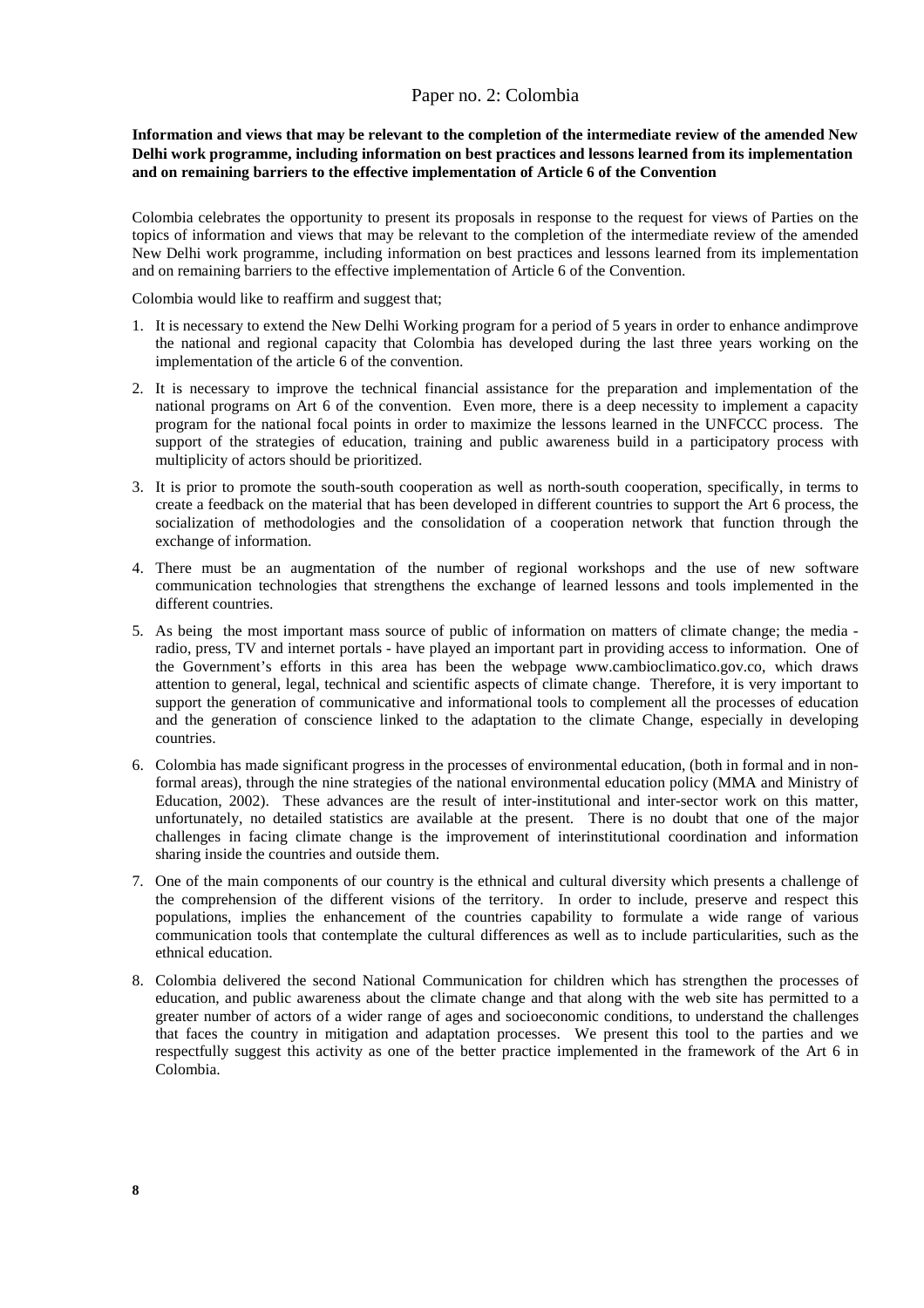# Paper no. 3: Dominican Republic

### **Contribución de la República Dominicana al examen provisional Intermedio del programa de trabajo de Nueva Delhi enmendado para la aplicación del Artículo 6 de la Convención**

*Agradecemos* la oportunidad de enviar contribuciones al examen provisional Intermedio del programa de trabajo de Nueva Delhi enmendado para la aplicación del Artículo 6 de la Convención.

*Celebramos* los esfuerzos adelantados por el Secretariado de la CMNUCC en la implementación del Artículo 6 y en la revisión intermedia del Programa enmendado de Trabajo de Nueva Delhi.

*Consideramos* que las acciones de educación, capacitación, creación de conciencia, acceso a la información, participación pública y cooperación internacional, constituyen herramientas fundamentales para alcanzar una efectiva implementación de los objetivos de la Convención.

*Necesitamos* un cambio que estimule la transformación de patrones de consumo y producción, que fomente nuevos valores y estilos de vida sustentables, a través de la educación, la capacitación, la creación de conciencia y el acceso a la información.

*Debemos* brindar el respaldo político que propicien la creación de las condiciones para que tanto en los instrumentos de cambio climático y, en las acciones de corto, mediano y largo plazo se inserte el artículo 6, como eje estratégico transversal.

#### **I. Obstáculos**

Entre los principales obstáculos para la implementación del programa de trabajo de Nueva Delhi, se encuentran la falta de recursos técnicos y financieros. Así mismo la falta de materiales y publicaciones sobre cambio climático disponibles en los idiomas oficiales de Naciones Unidas, limitando de esta forma la capacidad de acción de los países en este sentido.

#### **II. Necesidades esenciales**

Entre las necesidades esenciales para la efectiva implementación del programa de Trabajo de Nueva Delhi se encuentran:

*Asistencia técnica* y acompañamiento para el fortalecimiento de las capacidades locales, nacionales y regionales en la implementación de programas de educación, formación y sensibilización al público sobre cambio climático.

*Establecimiento* de mecanismos financieros por parte de la comunidad internacional y las agencias multilaterales para la implementación de programas y proyectos de Artículo 6.

*Fortalecimiento* de la red de puntos focales de Artículo 6 y espacios permanentes de intercambio y cooperación.

*Creación* de un programa de formación de formadores, inserción dentro de la curricula educativa y el diseño de materiales didácticos que apoyen los procesos para la implementación del Artículo 6 a nivel regional, nacional o local.

*Promoción* de la participación y creación de mecanismos para la inserción de los jóvenes, mujeres y las organizaciones de la sociedad civil en la implementación del Artículo 6.

*Fomento* de la cooperación internacional, establecimiento de sinergias entre las convenciones y las agencias de Naciones Unidas y promoción de alianzas entre los gobiernos, la sociedad civil y los organismos internacionales para la implementación del Artículo 6.